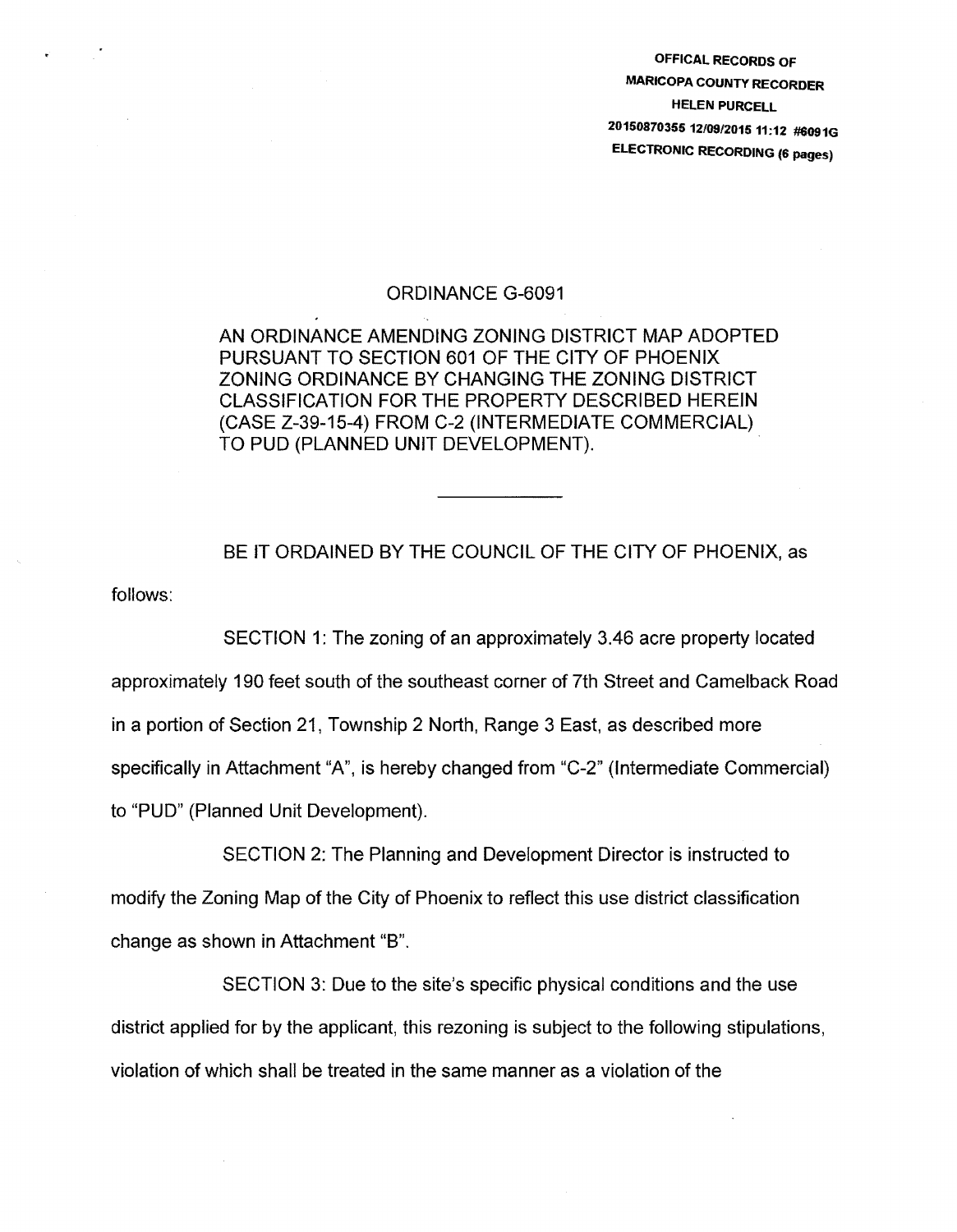## City of Phoenix Zoning Ordinance:

- 1. An updated Development Narrative for the Alta Camelback PUD reflecting the changes approved through this request shall be submitted to the Planning and Development Department within 30 days of City Council approval of this request. The updated Development Narrative shall be consistent with the Development Narrative date stamped October 20, 2015 as modified by the following stipulations.
	- a. List of Exhibits: Applicant shall revise page numbers as follows:
		- 1) Aerial Map  $-$  Page 18
		- 2) General Plan Land Use Map Page 19
		- 3) Zoning Map  $(Existing) Page 20$
		- 4) Zoning Map (Proposed) Page 21
		- 5) Conceptual Site Plan Page 22
		- 6) Conceptual Landscape Plan Page 23
		- 7) Conceptual Residential Elevation Page 24
		- 8) Circulation Plan Page 28
		- 9) Context Photos Page 29
		- 10) Legal Description  $-$  Page 35
	- b. Page 13, Development Standards and Guidelines: Applicant shall revise the maximum number of stories provision as follows: "4 stories (with allowance for mezzanine level as defined in the city of Phoenix Zoning Ordinance)."
	- c. Page 14, Building Design: Applicant shall replace "should" with "shall" in the fourth bullet point.
	- d. Page 15, Signage Standards: Applicant shall revise the first paragraph as follows: "Signage for the development shall consist of three classes of signs: vertical blade signs, parapet mounted wall signs, and other sign types. The proposed vertical blade and parapet mounted signs shall be provided along the perimeter of the development and are primarily intended to identify and advertise the residential community. Other sign types visible from the public right-of-way, which may identify residential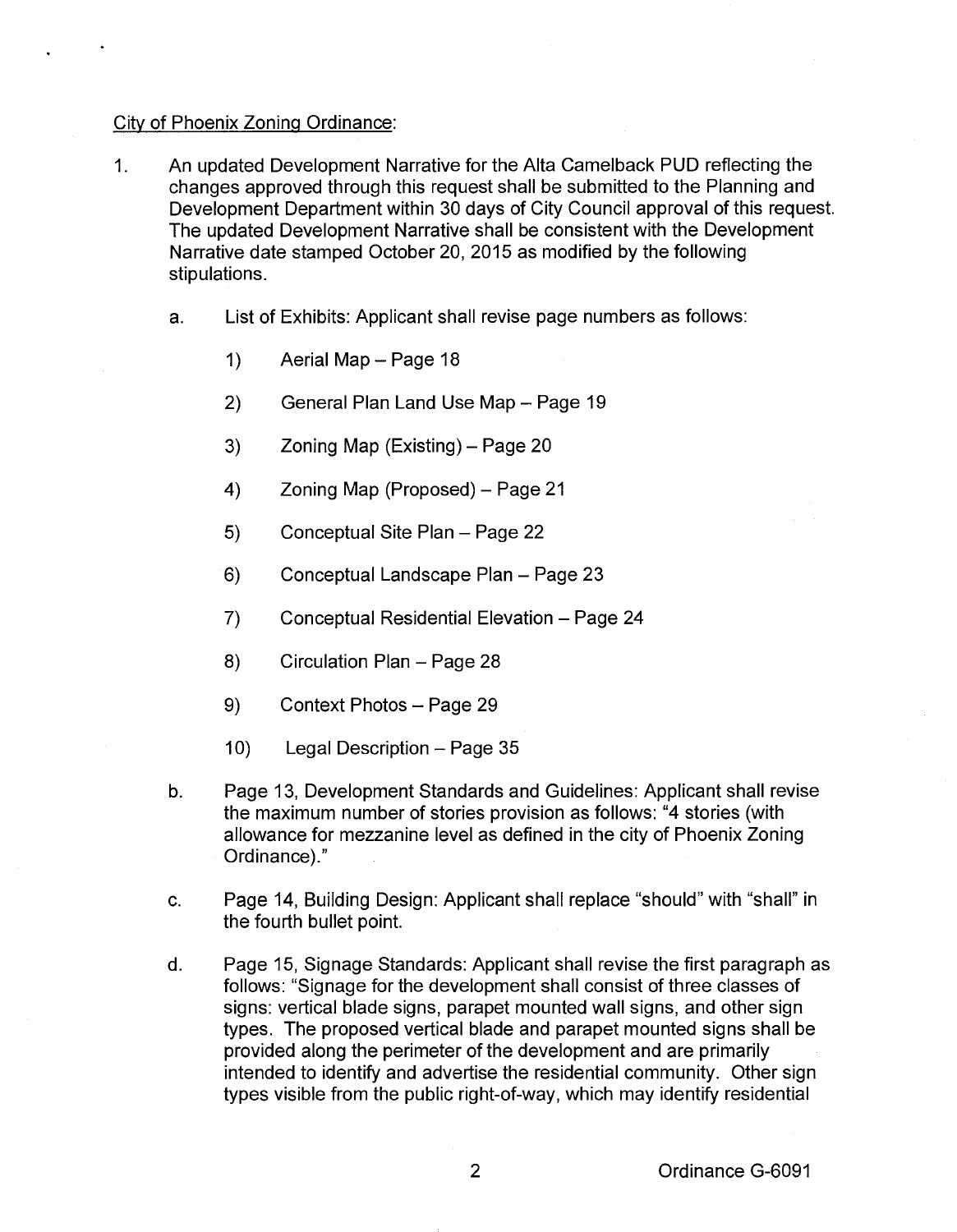buildings/units, community programs/information, or serve as way-finding signs for the community as allowed as set forth in Section 705 of the city of Phoenix Zoning Ordinance. All other sign types not specifically addressed in this PUD shall comply with the allowed signage criteria for multi-family land uses under Section 705 of the city of Phoenix Zoning Ordinance.

- e. Page 15, Signage Standards: Applicant shall revise the sign area of the vertical blade signage section and replace "2 per location" with "maximum 2 for the development."
- f. Page 15, Signage Standards: Applicant shall revise "Roof-type Signage" with "Parapet Mounted Wall Signage."
- g. Page 16, Signage Standards: Applicant shall revise the sign area of the parapet mounted wall signage section and replace "2 per location" with "maximum 2 for the development" and remove "on top of roof parapet."
- h. Page 16, Comparative Zoning Standards Table: Applicant shall revise the building setbacks and landscape setbacks sections to move the north property line to the perimeter adjacent to property lines category.
- i. Exhibit  $E$ : Replace with site plan date stamped November 10, 2015.
- 2. The development shall be in general conformance with the elevations contained in the October 20, 2015 document, as approved by the Planning and Development Department.
- 3. The developer shall dedicate a 10 foot sidewalk easement, with minimum 5 foot detached sidewalk, along the east side of  $7<sup>th</sup>$  Street, as approved by the Planning and Development Department. The sidewalk easement shall not restrict the building's architectural projections above 9 feet.
- 4. The developer shall construct all streets within and adjacent to the development with paving, curb, gutter, sidewalk, curb ramps, streetlights, median islands, landscaping and other incidentals as per plans approved or modified by the Planning and Development Department. All improvements shall comply with ADA accessibility requirements.

SECTION 4: If any section, subsection, sentence, clause, phrase or

portion of this ordinance is for any reason held to be invalid or unconstitutional by the

decision of any court of competent jurisdiction, such decision shall not affect the validity

of the remaining portions hereof.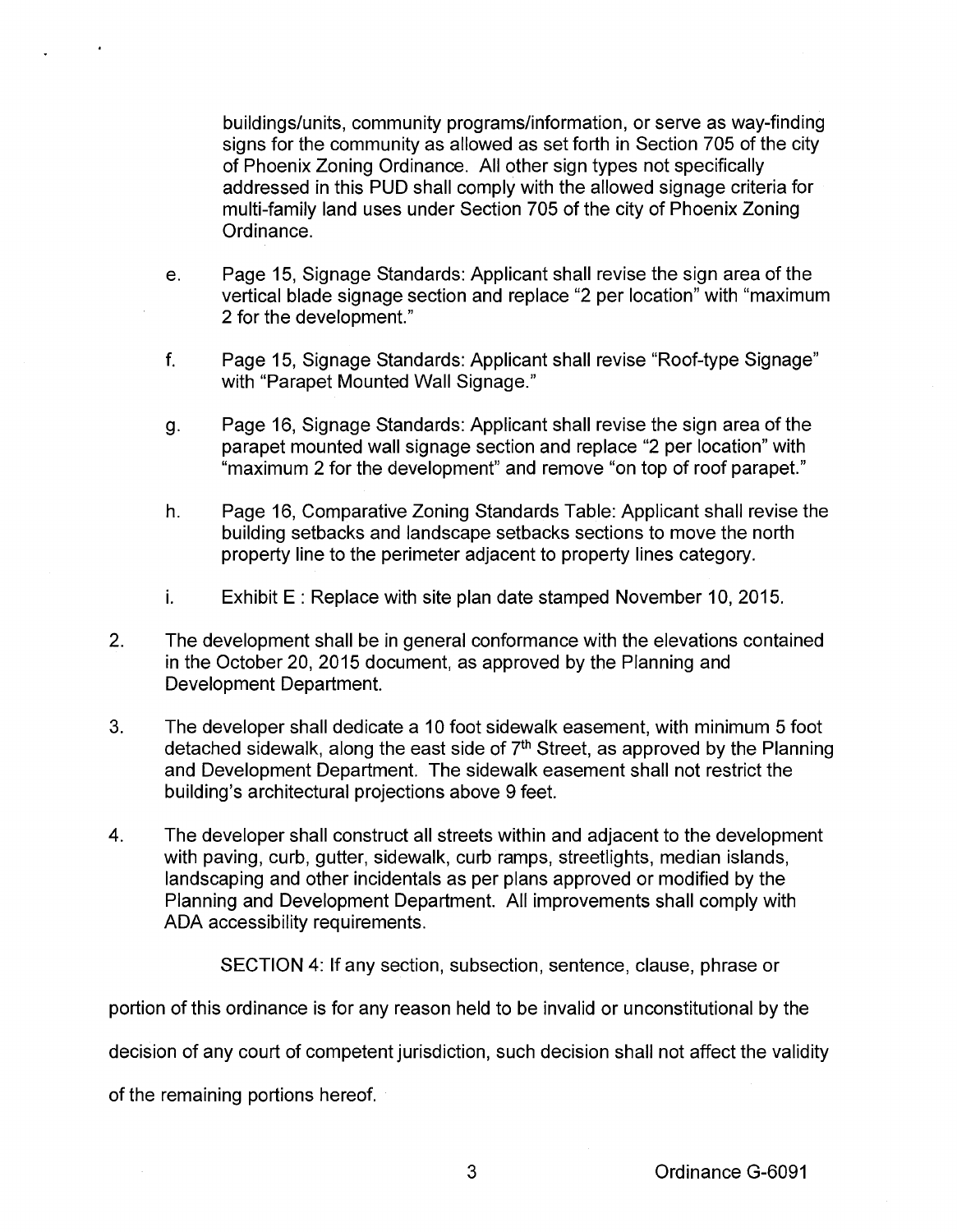PASSED by the Council of the City of Phoenix this 2nd day of December, 2015. **MAYOR** ATTEST: fer City Clerk koven asmo FORM:<br>MMAL / MMAL. Acting City Attorney pml REVIEWED BY: **City Manager** PML:ef1210815\_1.doc: (CM#52)(Item#58) 12/2/15

Attachments: A- Legal Description (1 Page) B- Ordinance Location Map (1 Page)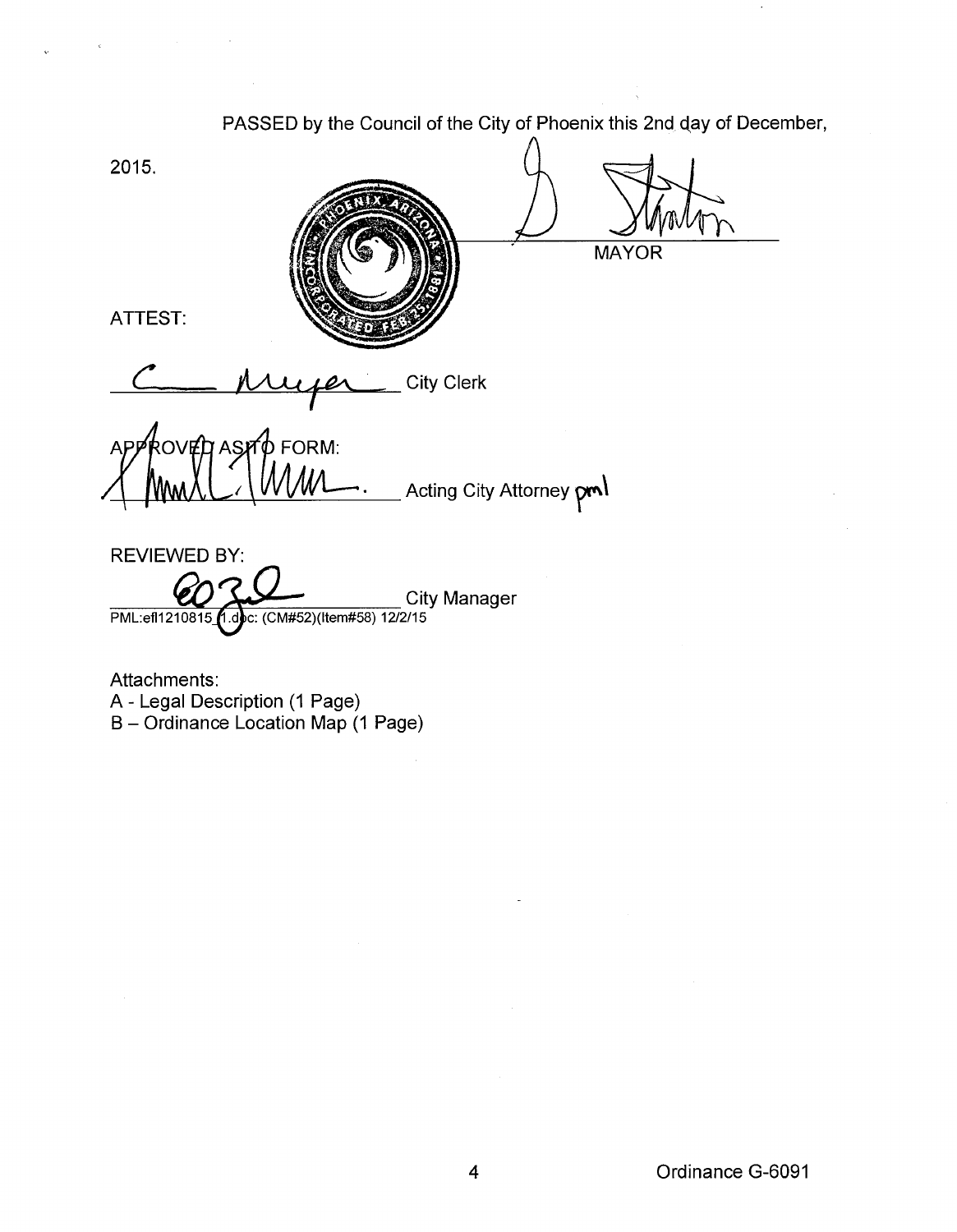## ATTACHMENT A

## LEGAL DESCRIPTION FOR Z-39-15-4

A PORTION OF LAND LOCATED IN THE NORTHWEST QUARTER OF SECTION 21, TOWNSHIP 2 NORTH, RANGE 3 EAST OF THE GILA AND SALT RIVER MERIDIAN, MARICOPA COUNTY, ARIZONA, MORE PARTICULARLY DESCRIBED AS FOLLOWS:

COMMENCING AT THE NORTHWEST CORNER OF SAID SECTION 21, BEING MARKED BY A BRASS CAP IN HANDHOLE, FROM WHICH THE WEST QUARTER CORNER OF SAID SECTION 21, BEING MARKED BY A BRASS CAP IN HANDHOLE BEARS, SOUTH 00 DEGREES 04 MINUTES 42 SECONDS WEST, 2638.79 FEET;

THENCE SOUTH 00 DEGREES 04 MINUTES 42 SECONDS WEST, ALONG THE WEST LINE OF THE NORTHWEST QUARTER OF SAID SECTION 21 AND THE CENTERLINE OF 7TH STREET, 232.91 FEET;

THENCE DEPARTING SAID WEST LINE, SOUTH 89 DEGREES 55 MINUTES 18 SECONDS EAST, 40.00 FEET TO THE EAST RIGHT-OF-WAY LINE OF SAID 7TH STREET AND TO THE POINT OF BEGINNING;

THENCE NORTH 90 DEGREES 00 MINUTES 00 SECONDS EAST, 143.00 FEET;

THENCE SOUTH 00 DEGREES 03 MINUTES 52 SECONDS WEST, 96.74 FEET;

THENCE SOUTH 89 DEGREES 59 MINUTES 44 SECONDS EAST, 458.79 FEET TO A LINE 25.00 FEET WEST OF AND PARALLEL TO THE CENTERLINE OF 8TH PLACE;

THENCE SOUTH 00 DEGREES 05 MINUTES 55 SECONDS WEST, ALONG SAID PARALLEL LINE, 199.99 FEET;

THENCE DEPARTING SAID PARALLEL LINE, NORTH 89 DEGREES 58 MINUTES 27 SECONDS WEST, 601.74 FEET TO SAID EAST RIGHT-OF-WAY LINE, BEING 40.00 FEET EAST OF AND PARALLEL TO THE CENTERLINE OF SAID 7TH STREET, AS RECORDED IN BOOK 980, PAGE 4, MARICOPA COUNTY RECORDER (M.C.R.);

THENCE NORTH 00 DEGREES 04 MINUTES 42 SECONDS EAST, ALONG SAID RIGHT-OF-WAY LINE, 296.49 FEET TO THE POINT OF BEGINNING.

SAID PARCEL CONTAINS 134,113 SQUARE FEET OR 3.0788 ACRES, MORE OR LESS.